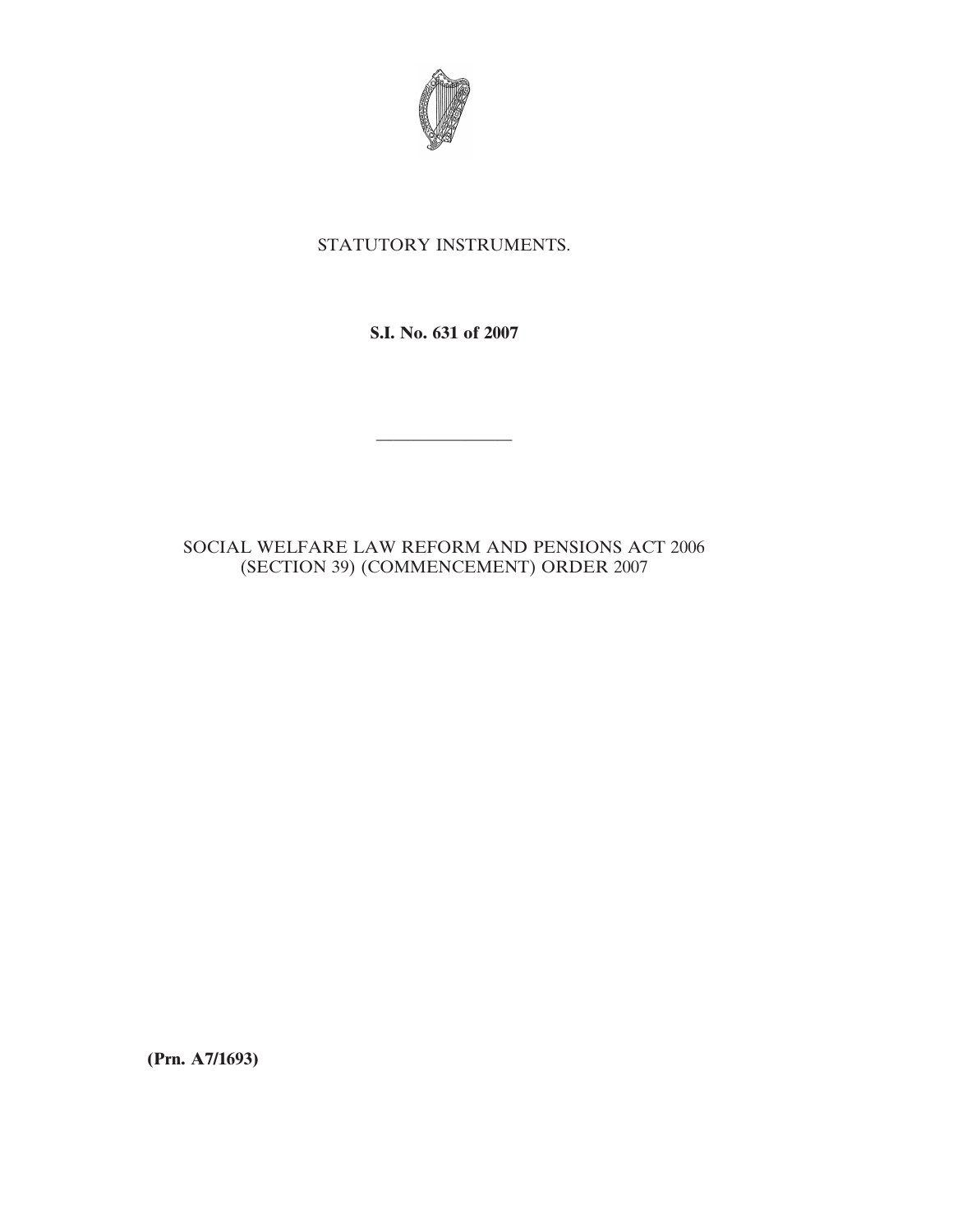## SOCIAL WELFARE LAW REFORM AND PENSIONS ACT 2006 (SECTION 39) (COMMENCEMENT) ORDER 2007

The Minister for Social and Family Affairs, in exercise of the powers conferred on him by section 1(4) of the Social Welfare Law Reform and Pensions Act 2006 (No. 5 of 2006), hereby orders as follows:

1. This Order may be cited as the Social Welfare Law Reform and Pensions Act 2006 (Section 39) (Commencement) Order 2007.

2. The 17th day of September 2007 is appointed as the day on which section 39 (in so far as it inserts section 3A into the Pensions Act 1990 (No. 25 of 1990)) of the Social Welfare Law Reform and Pensions Act 2006 (No. 5 of 2006) comes into operation.



GIVEN under the Official Seal of the Minister for Social and Family Affairs, 11 September 2007

MARTIN CULLEN Minister for Social and Family Affairs.

*Notice of the making of this Statutory Instrument was published in "Iris Oifigiu´il" of* 14*th September*, 2007.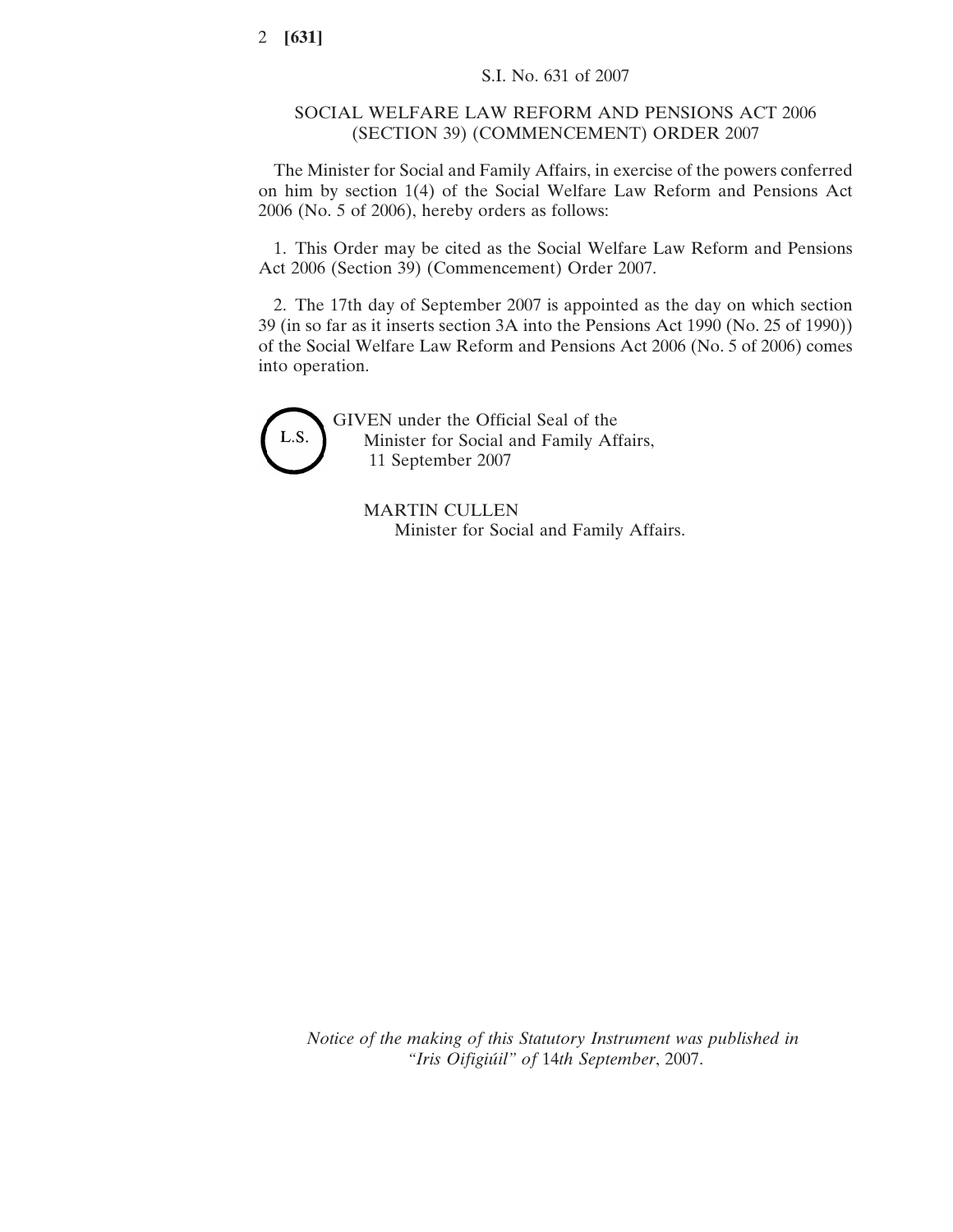**[631]** 3

## EXPLANATORY NOTE

*(This note is not part of the Instrument and does not purport to be a legal interpretation.)*

This order provides for the commencement of section 39 of the Social Welfare Law Reform and Pensions Act 2006, in so far as it inserts section 3A into the Pensions Act 1990. The new section 3A of the Pensions Act 1990 provides an alternative to the prosecution of certain offences under the Act. Section 3A provides that the Pensions Board may notify a person in writing that it is alleged that an offence has been committed and that if, within 21 days of the notice, the person has remedied the offence to the satisfaction of the Pensions Board and paid the appropriate fine, the prosecution will not be instituted.

This commencement order takes effect from 17 September 2007.

Section 39 of the Social Welfare Law Reform and Pensions Act 2006 also inserted a new section 3B into the Pensions Act in relation to prosecutions. This provision was commenced with effect from the 12th day of April 2006 via the Social Welfare Law Reform and Pensions Act 2006 (Section 39 (in so far as it inserts section 3B into the Pensions Act 1990)) (Commencement) Order, 2006 (S.I. No. 169 of 2006).